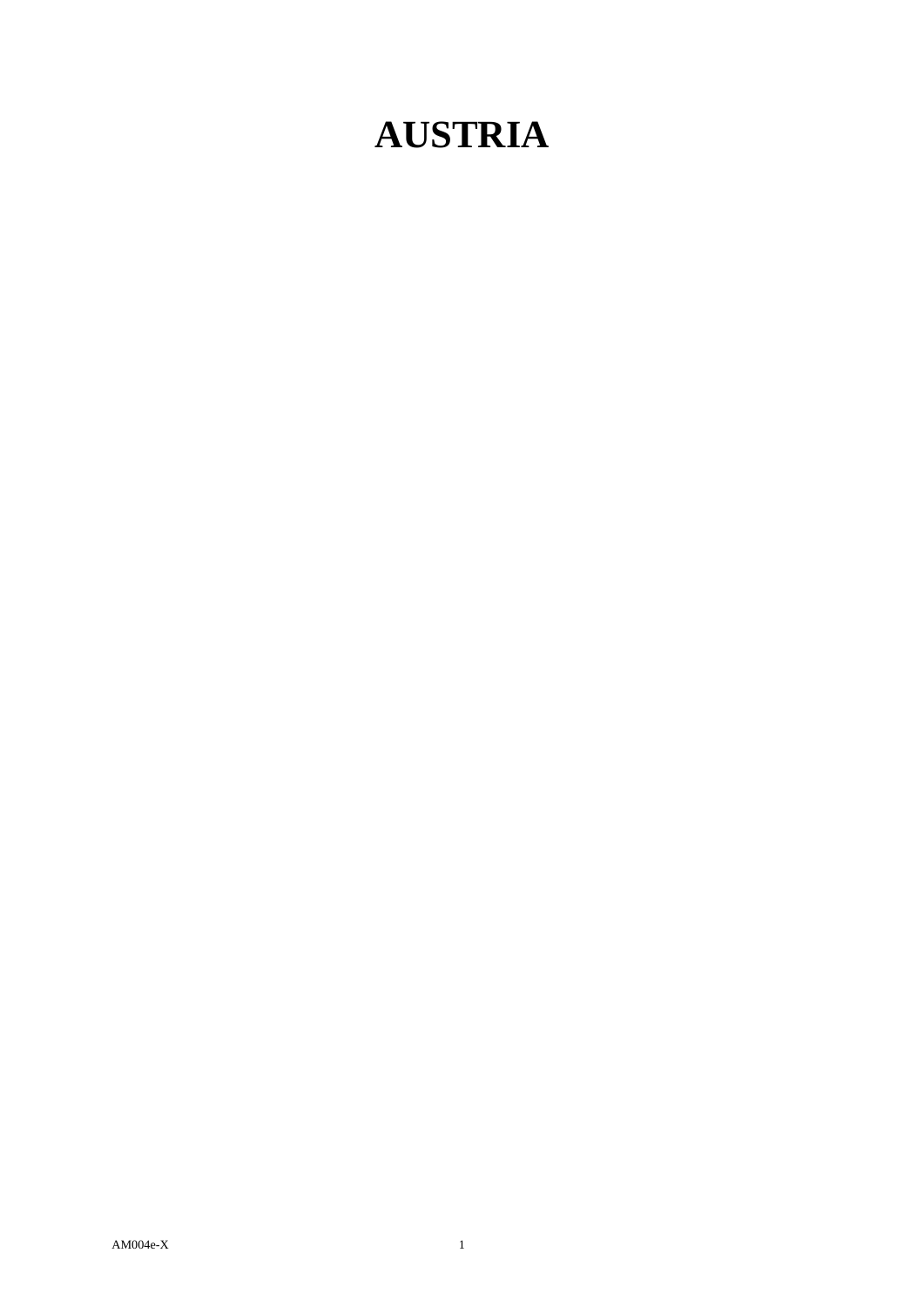## **Written Statement**

## **EBRD Annual Meeting 2020 Harald Waiglein Head of the Austrian Delegation**

Acting President Rigterink, Ladies and gentlemen,

Let me start by thanking Acting President Jürgen Rigterink for the invitation to EBRD's Annual Meeting. While we regret not being able to meet in person this year due to the unfortunate circumstances, we commend EBRD for the execution of its first virtual Annual Meeting and the preparations for the first virtual election of an EBRD President. We would like to express our gratitude and compliments to all involved in making this happen. The electronic vote will allow a fair process and us to decide between several exceptional candidates. Austria looks forward to working with the new President.

I would also like to thank the Acting President for having led EBRD and its staff through a demanding 6-month period. In responding to the pandemic, you have shown good judgment concerning EBRD's operations and finances, and its staff and their wellbeing. Supporting you in this endeavour were two new Vice Presidents, whom I would like to welcome warmly on this occasion. As Chief Financial Officer and as Chief Risk Officer, Soha El-Turky and Annemarie Straathof joined the management team just in time to support it in a critical period.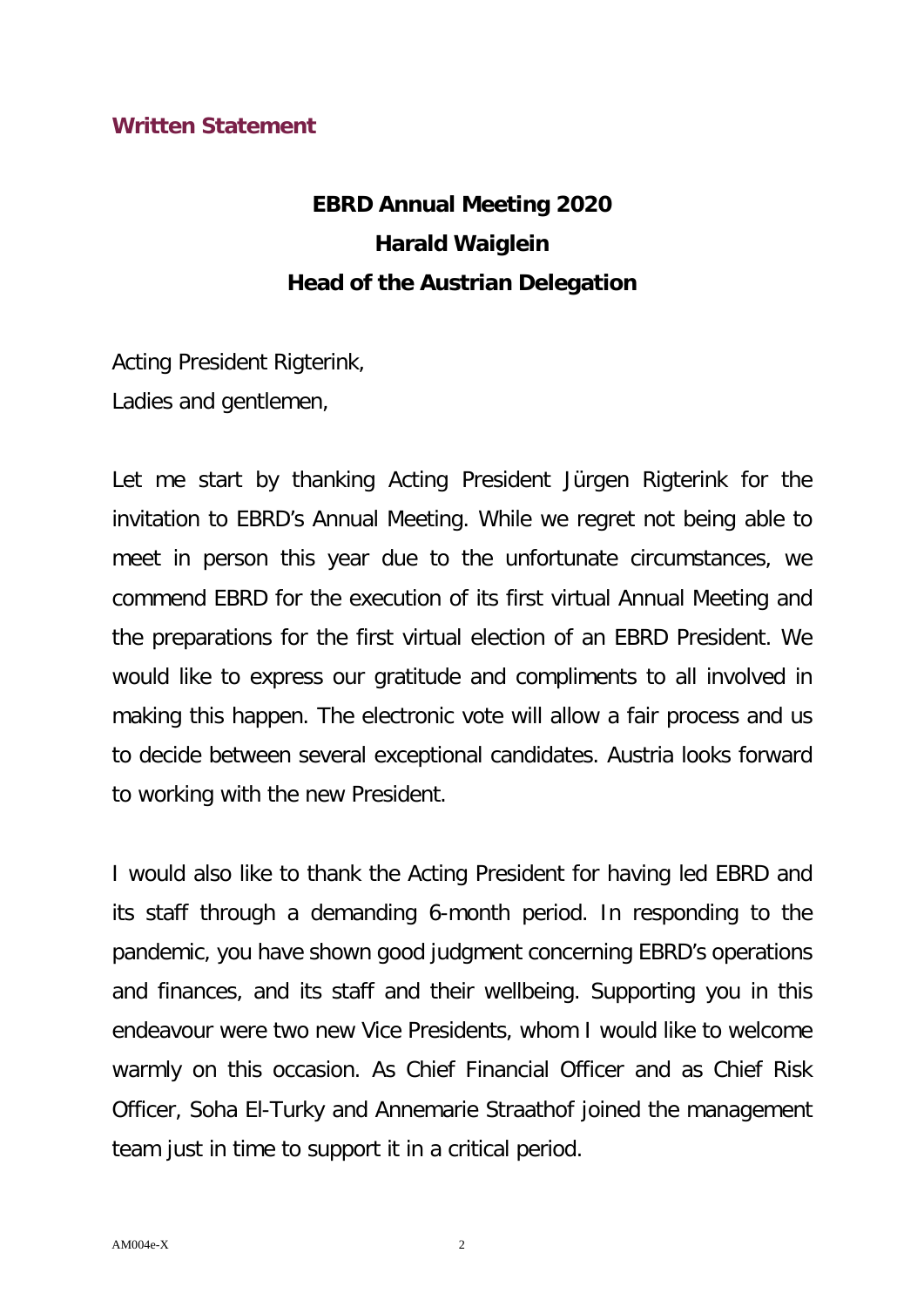Austria applauds EBRD's swift and forceful COVID-19 action. The timely approval and successful execution of two Solidarity Packages supported the Bank's countries of operations in their economic crisis response and demonstrated EBRD's effective counter-cyclical role. It is encouraging that an over-proportional share of investments will help maintain and accelerate transition progress in Early Transition Countries. Moreover, we appreciate the rapid scale-up of trade finance promotion (TFP). In response to urgent demand, trade finance has grown to account for 20 percent of the Bank's overall investment volume. Austria is pleased to support this programme financially to further alleviate the economic impact in countries of operations.

What casts a shadow on the otherwise strong response is the currently low share of finance aligned with a Green Economy Transition (GET). While we recognize the difficulty in identifying green finance projects during an economic rescue period, we encourage EBRD to undertake all efforts during the economic recovery phase to increase the share of GET projects. More importantly, we discourage financing expanding the volume or extending the lifetime of carbon-intensive fossil fuel projects. It is critical for EBRD, as a green transition bank, to meet the aspiration it set for itself in the approval of the second solidarity package – to catalyse and mobilize finance for a "tilt to green".

EBRD's sizeable response to the economic aftermath of the pandemic was enabled by its strong capital position and its strong financial and operational performance in 2019. We commend EBRD for significantly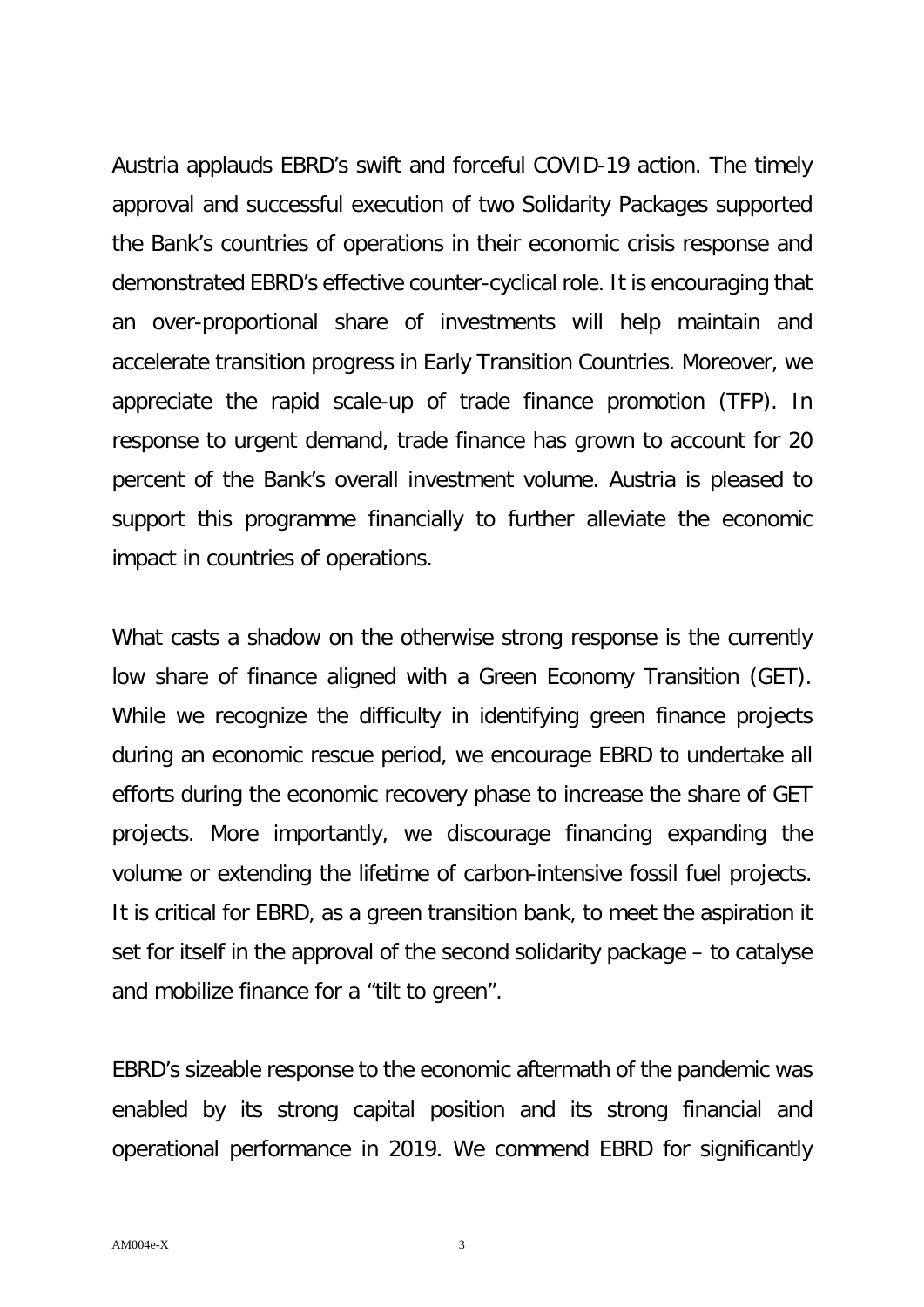growing its business whilst preserving its financial sustainability. The Bank invested €10.1 billion through 452 projects. We are pleased that an unprecedented 46 percent was invested in projects that support a green economy transition and we would like the Bank to pursue this path. The development of the Bank's portfolio in the Western Balkans has always been of particular interest to Austria. We appreciate that, with an annual bank investment of €1.3 billion in 2019, a new record was set for EBRD investment in the Western Balkans. Another highlight of 2019 was the work to strengthen local capital markets and to encourage the use of local currencies in countries of operation. Last year, the Bank signed the equivalent of almost €2 billion in 137 local currency loan and bond transactions. During the same year, the Bank issued local currency bonds denominated or linked to 9 currencies of countries in which it invests for funding purposes. These excellent results are a testament to the special quality of the Bank, its Management and staff.

We also thank former EBRD President Sir Suma Chakrabarti, who partakes in credit for last year's results as well as for the Bank's accomplishments during his tenure between 2012 and 2020.

On the heels of the outstanding 2019 achievements, EBRD will be able to lend up to €13 billion annually under its Strategic and Capital Framework (SCF) 2021-2025. We are confident that this volume, which constitutes a considerable increase from the past, will assist in preserving and accelerating transition during the economic fallout of COVID-19. We trust in the Bank's assurance that even a combination of strong business growth in 2020 and a severe COVID-19 scenario will not cause excessive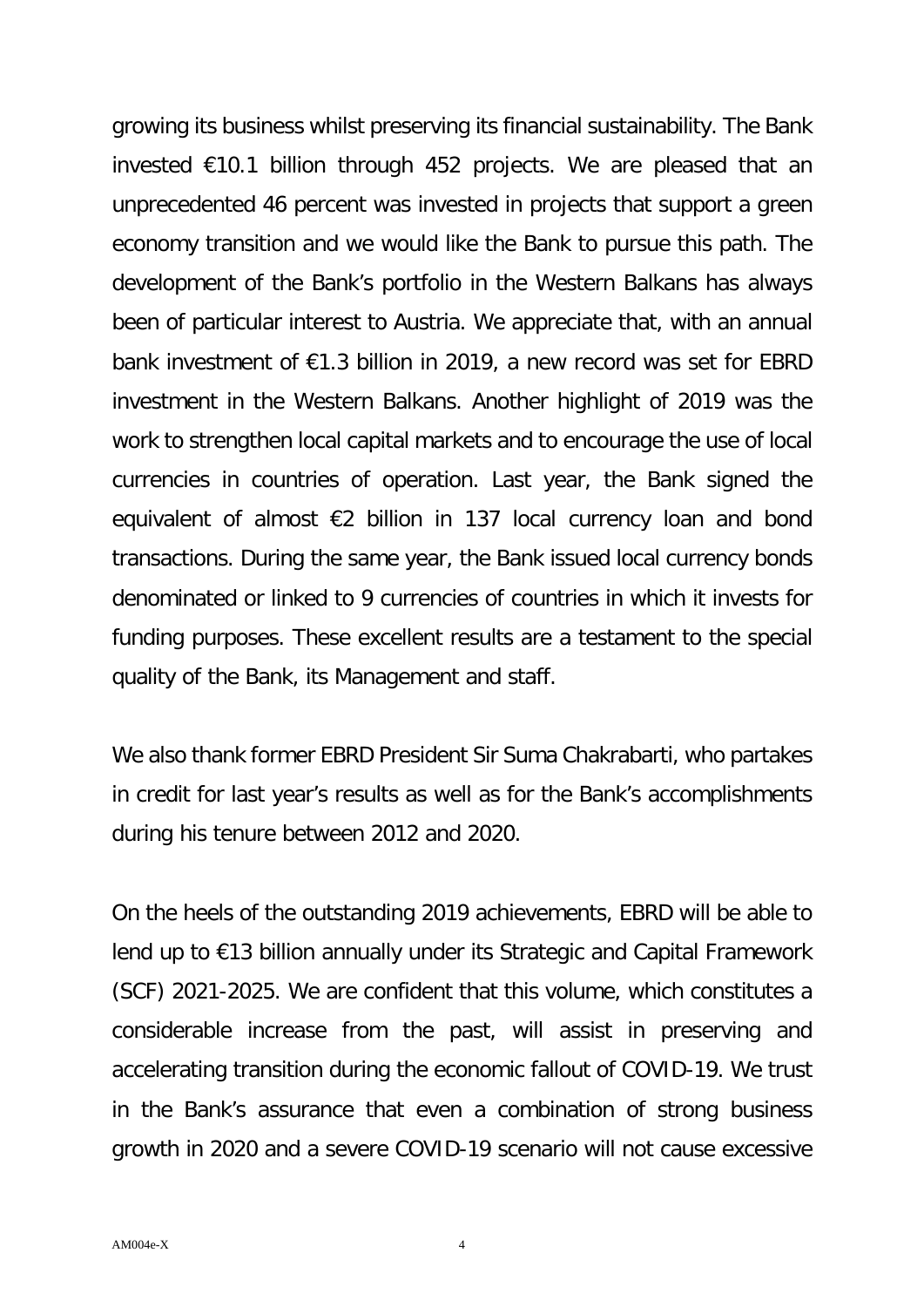pressure on the Bank's capital or liquidity.

Austria fully supports the SCF and its strategic priorities for the years 2021-2025. Among these priorities, we especially welcome a more systematic approach to the Green Economy Transition. Setting a target of 50 percent for projects supporting this transition reinforces EBRD's ambition to foster a low-carbon and climate-resilient economic transition and builds on green finance achievements in previous years.

Along with an overwhelming number of EBRD shareholders, we support the Bank's plan to have future projects fully aligned with the goals of the Paris Agreement as early as possible. In this regard, we encourage EBRD to aim for a policy that is aligned with global efforts to limit the temperature increase to 1.5 degrees Celsius above pre-industrial levels. The 1.5 degrees Celsius limit is a significantly safer defence line against the worst impacts of a changing climate. As a signatory to the Paris Agreement, Austria signed on to this ambition and we would like to see it supported through the Bank's work.

A highlight in EBRD's work hereto regarding is the Green Cities Program. We are proudly supporting EBRD as a donor in this program, which allows the Bank to leverage its considerable strength in municipal finance.

By the same token, Austria stands by EBRD in promoting equality of opportunity, especially in recognition of the social and economic consequences of COVID-19 affecting women disproportionately and threatening to set back progress towards greater equality. We consider